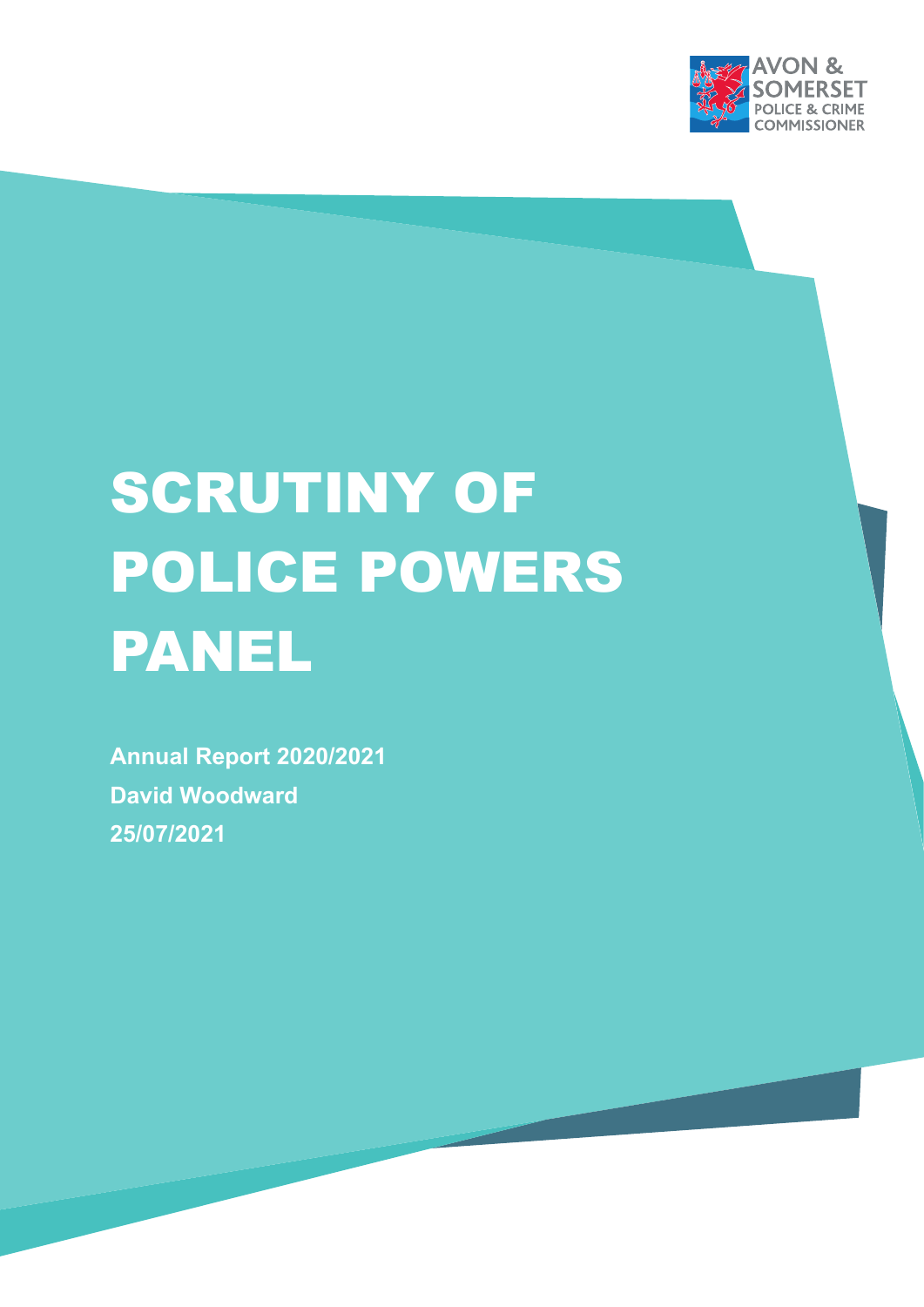

# Contents

- Page 2 | Foreword by David Woodward, Chair of Scrutiny of Police Powers Panel (SOPPP)
- Page 3 | The Work of the Scrutiny of Police Powers Panel (SOPPP)
- Page 3 | **Focus of the year**
- Page 4 | Our work in numbers
- Page 5 | Scrutiny and feedback
- Page 6 | What do others say about us?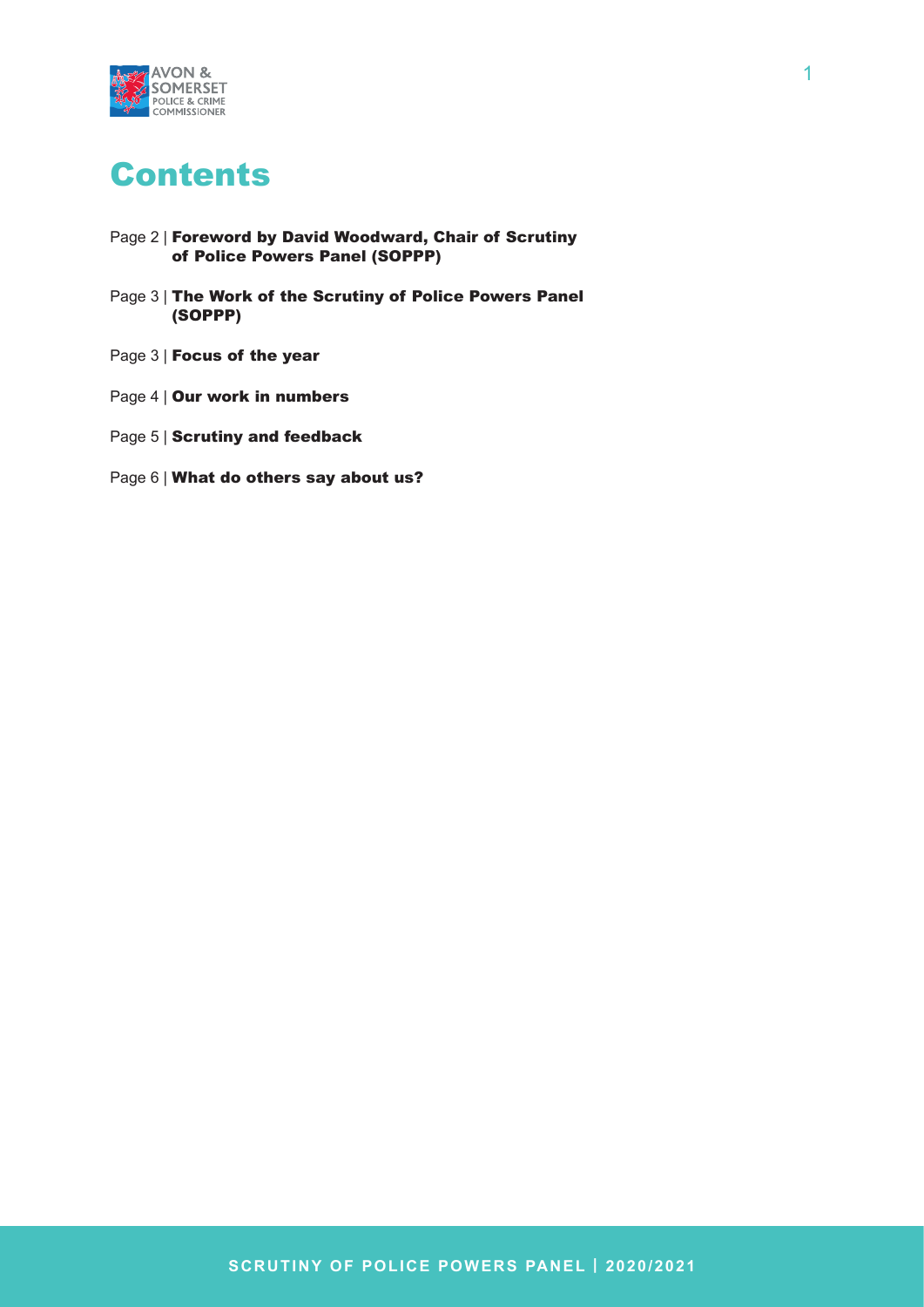

# FOREWORD BY DAVID WOODWARD, CHAIR OF **SCRUTINY OF** POLICE POWERS PANEL (SOPPP)

This has been a challenging year for Avon and Somerset Police (ASP), for the Police and Crime Commissioner's (PCC) office and for the Scrutiny Panel. However, our Panel rose to the challenge, dealing with the extra workload created by the impact of Covid, having to work remotely and with reduced resources. Nevertheless, over the last four quarters we have:



Scrutinised **231 cases**



Completed **564 cases** feedback forms



Viewed about **84 hours** of body worn videos (BWV)



Provided specific feedback to the Police on **113 of the 231 cases**



On behalf of the Panel, I thank the Police and the PCC for their continued support, for their willingness to consider our comments and, where appropriate, for acting upon them.

The one disappointment of the year has been the lack of progress in improving the Panel's engagement with the communities of Avon and Somerset. We hope that in twelve months' time we will be able to report significant progress in this regard.

My special thanks go to the fifteen members of the Panel, who have maintained its core value of independence of thought and deed in difficult circumstances.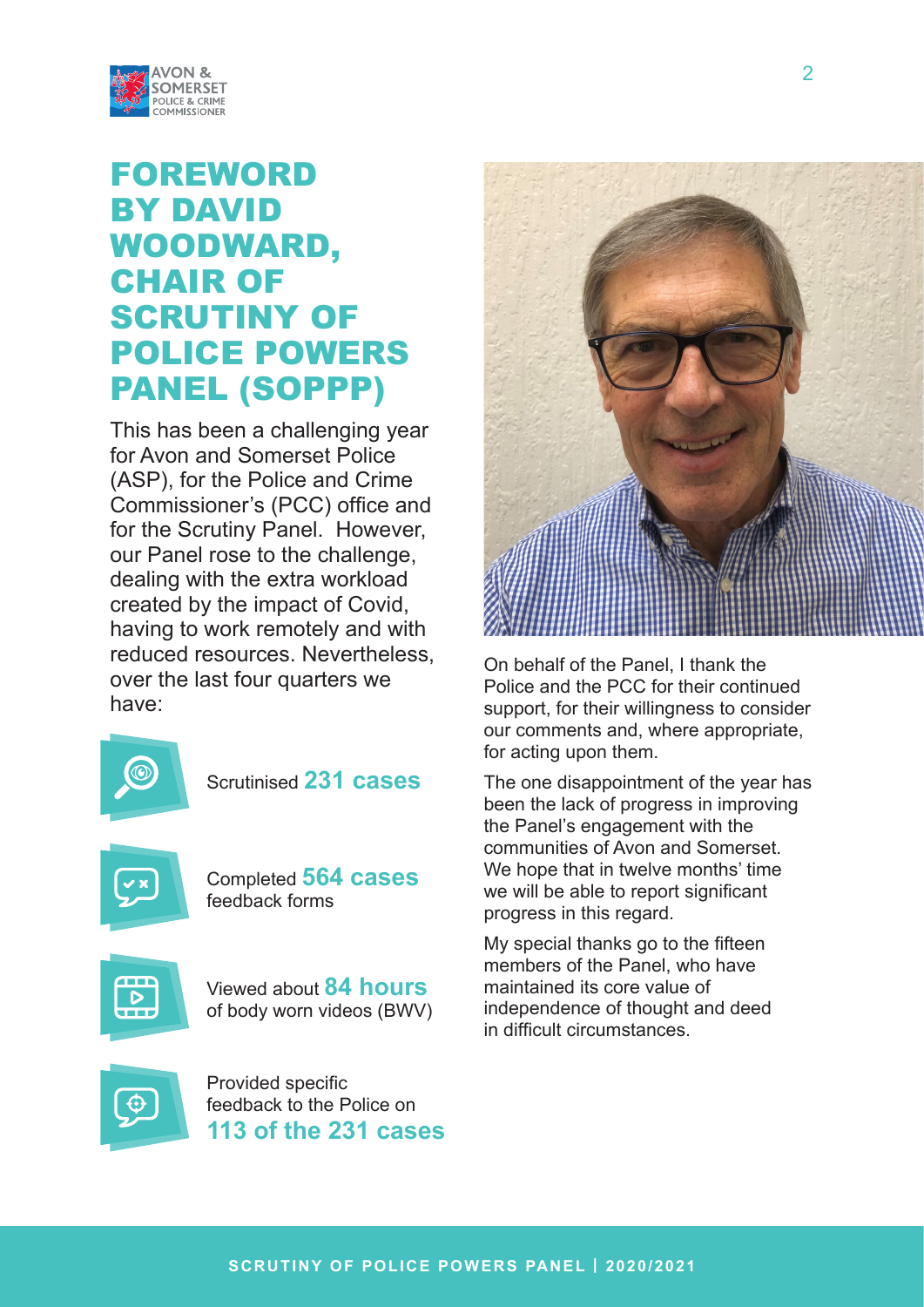

## **THE WORK OF THE SCRUTINY OF POLICE POWERS PANEL (SOPPP)**

The Scrutiny Panel, comprising 15 local people, has completed its 4th year of:

- **•** Independent scrutiny of the Police use of their powers.
- **•** Enhancing the public's confidence in the work of Avon and Somerset Constabulary (ASC).
- **•** Ensuring openness and transparency by ASC.
- **•** Acting as a 'critical friend' to ASC.
- **•** Offering feedback to ASC on their use of their powers, in particular the use of force
- **•** Viewing about 84 hours of BWV.

# **FOCUS OF THE YEAR**

- **•** Discrimination/disproportionality in the use of Taser and Stop and Search
- **•** Data quality
- **•** Monitoring the use of BWV
- **•** Promoting de-escalation
- **•** Scrutinising the enforcement of Coronavirus Regulations
- **•** Contributing to the Lammy review of Stop & Search.
- **•** Commenting on excellent practice, asking questions and suggesting both individual and organisational learning.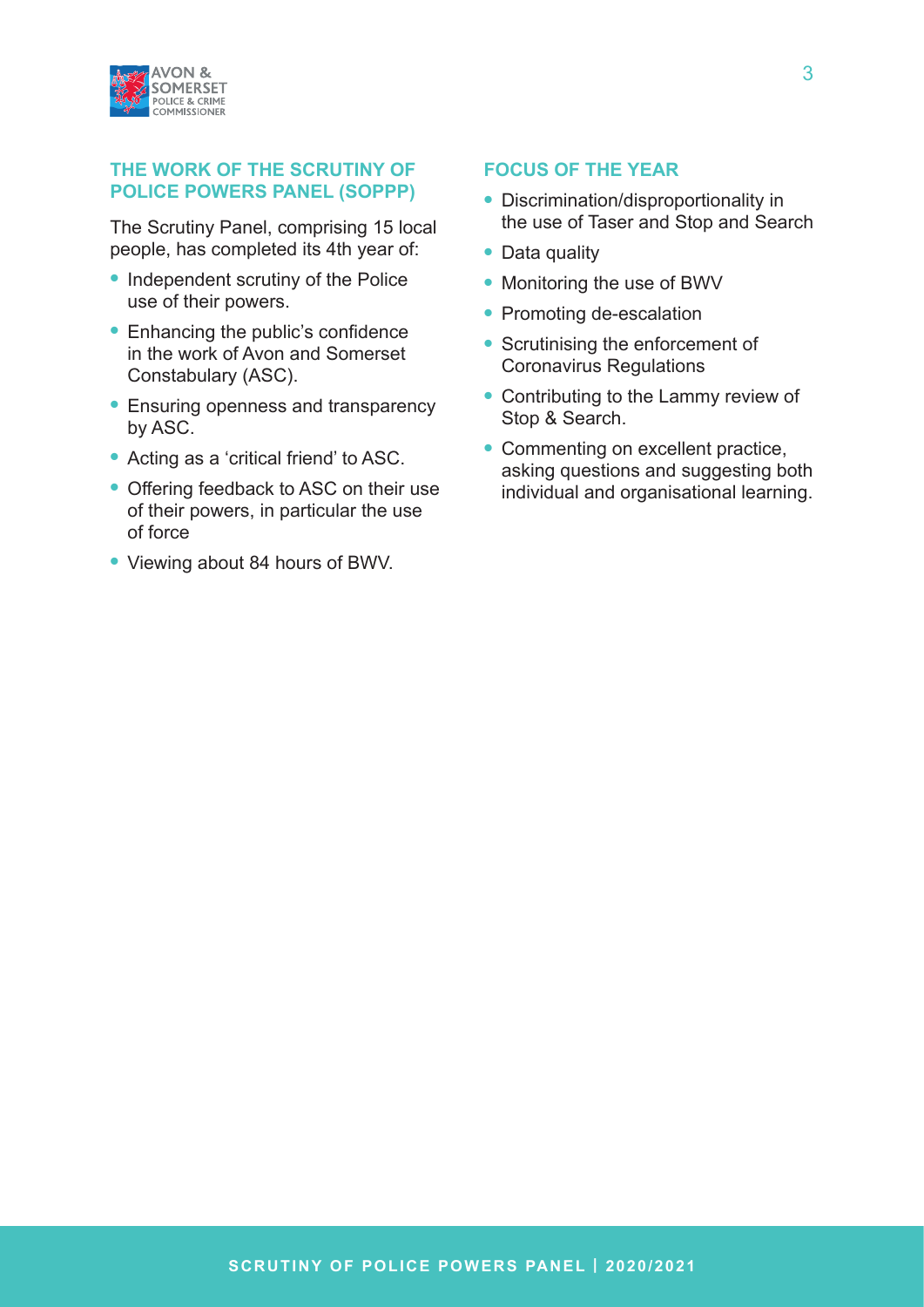

# OUR WORK IN NUMBERS









Coronavirus Regulation cases - **37 out of a total of 58 reviewed cases** resulted in Panel feedback.

| <b>Number</b>   | <b>Excellent</b>     | <b>Organisational</b> | <b>Officer</b> |
|-----------------|----------------------|-----------------------|----------------|
| <b>Reviewed</b> | <b>Practice (EP)</b> | learning              | Learning (OL)  |
| 58              |                      | 8                     | 12             |



Stop & Search cases - **51 of 80 reviewed cases** resulted in Panel feedback

| <b>Number</b>   | <b>Excellent</b>     | <b>Organisational</b> | <b>Officer</b> |
|-----------------|----------------------|-----------------------|----------------|
| <b>Reviewed</b> | <b>Practice (EP)</b> | learning              | Learning (OL)  |
| ßО.             | 10                   | -21                   | 20 (51 of 80)  |



Taser cases - **25 of 93 reviewed cases** resulted in Panel feedback

| <b>Number</b>   | <b>Excellent</b>     | <b>Organisational</b> | <b>Officer</b> |
|-----------------|----------------------|-----------------------|----------------|
| <b>Reviewed</b> | <b>Practice (EP)</b> | learning              | Learning (OL)  |
| 93              |                      | 14                    |                |



Totals - **113 out of a total E 4 231 reviewed cases TOTALS** resulted in Panel feedback

| <b>TOTALS</b> | <b>Excellent</b><br><b>Practice (EP)</b> | <b>Organisational</b><br>learning | <b>Officer</b><br>Learning (OL) |
|---------------|------------------------------------------|-----------------------------------|---------------------------------|
|               | 34                                       | 43                                | 367                             |

All of our quarterly reports can be read on the OPCC website: **www.avonandsomerset-pcc.gov.uk**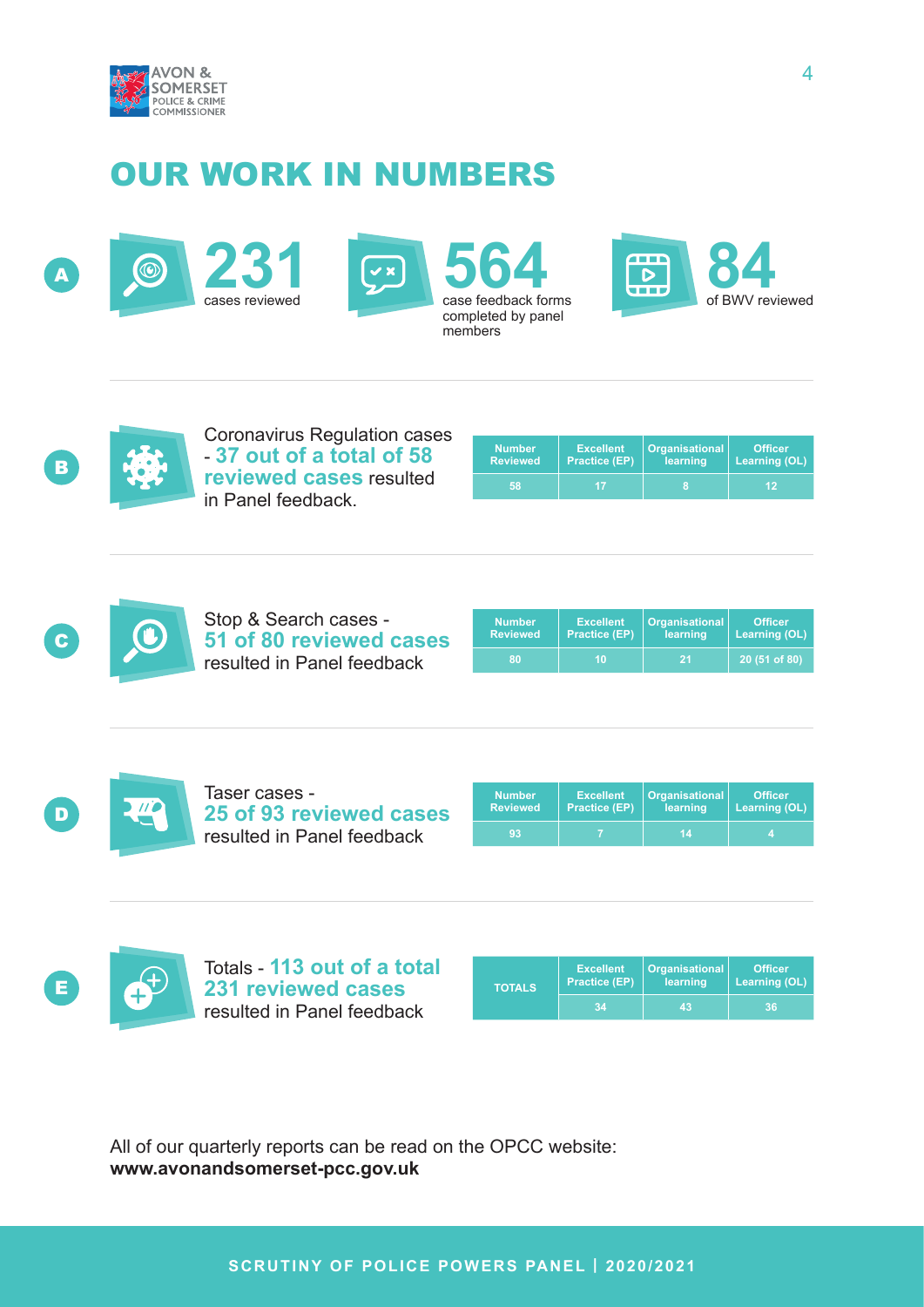

# SCRUTINY AND FEEDBACK

# **CORONAVIRUS REGULATIONS**

ASP recognised from the outset the importance of securing and retaining the public's confidence in how the Police enforce these unprecedented restrictions of the public's freedom of movement and activities. From the outset, SOPPP scrutinised and provided feedback to A&S. The SOPPP produced its own guides to the Regulations to ensure the quality of the Panel's scrutiny.

With 477 Coronavirus Statutory Instruments and 7 major changes to the extent and nature of the restrictions it was difficult for officers to keep up to date and be fully informed of the detail of the Regulations.The SOPPP, whilst understanding this challenge emphasised to the ASP the importance of doing so, in order to maintain the public's confidence. Of the 58 Coronavirus cases scrutinised, 37 had specific feedback, of which 17 were 'excellent practice', 8 were 'organisational learning' and 12 were 'officer learning'.

#### **STOP AND SEARCH**

## **A) Lammy Review of Stop & Search**

Since its inception in 2017, the SOPPP has always scrutinised disproportionality in the use of force, including Stop & Search. Since July 2020, a focus group has been exploring disproportionality in Stop & Search by ASC. The SOPPP has contributed to the work of this focus group, whose report is expected to be published in the near future. The SOPPP looks forward to being involved in implementing its recommendations.

# **B) IOPC Report on Metropolitan Police Stop and Search**

This report, published on 28/10/2020 made 11 recommendations to improve the manner of exercising Stop Search powers. The SOPPP has taken note of these recommendations, when scrutinising Stop Search cases.

# **AVON AND SOMERSET CONSTABULARY'S INTERNAL SCRUTINY PANEL OF STOP SEARCH AND USE OF FORCE (ISP)**

The SOPPP chair attends each of the ISP quarterly meetings, which has proved to be of mutual benefit. The ISP invites contributions from SOPPP and in turn the ISP provides insights and statistics to support our Panel's work, which makes our scrutiny more targeted and effective. The SOPPP appreciates the openness and cooperation from ISP.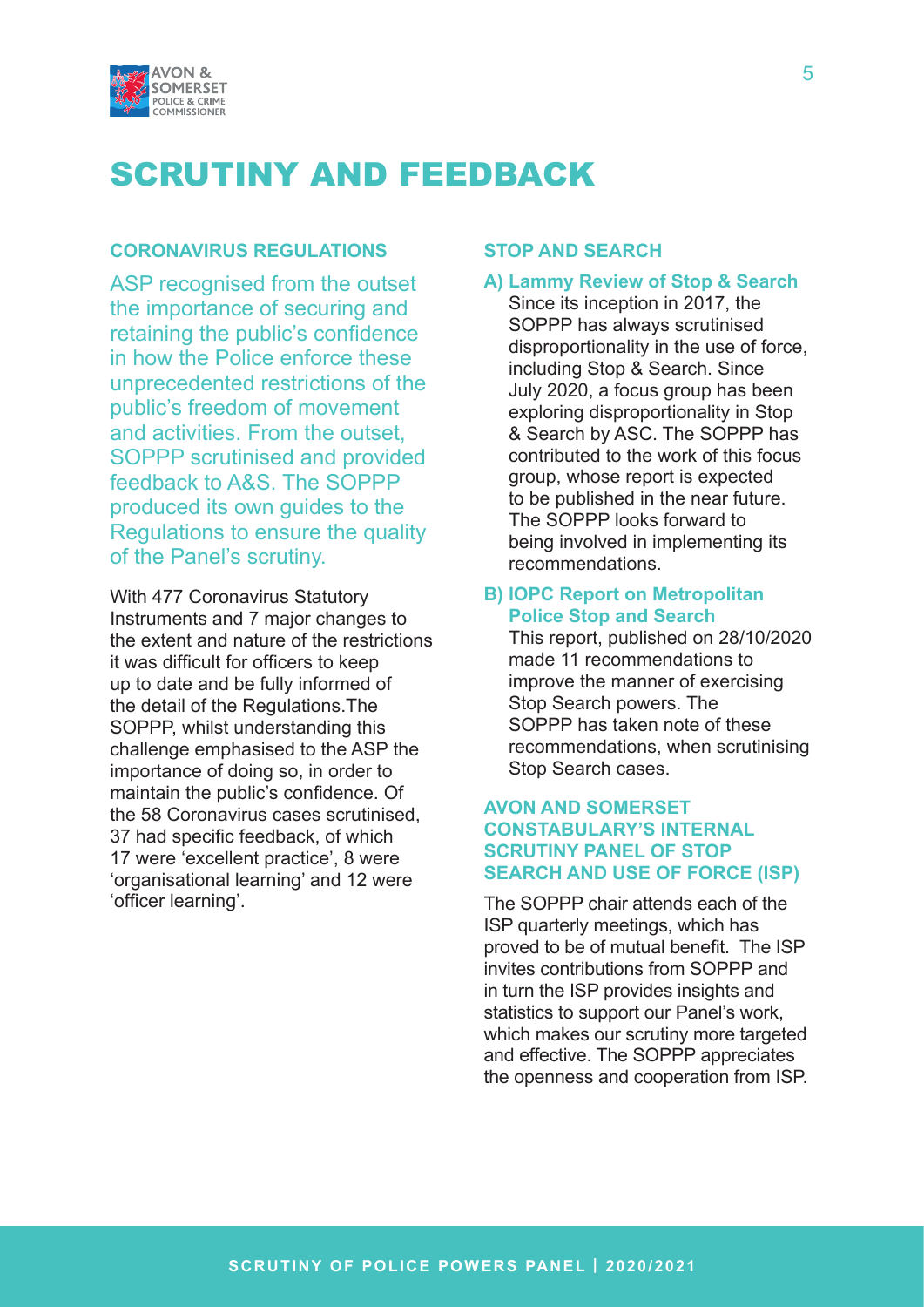

# WHAT DO OTHERS SAY ABOUT US?

**A)** In September 2020, the Regional Director of the Independent Office for Police Conduct (IOPC) said:

" I was pleased to observe the Scrutiny of Police Powers Panel at work. I saw first hand the important contribution made by members of the public to view the use of powers by Avon and Somerset Police. I look forward to following the Panel's progress and their impact on local policing practice. "

**B)** In February 2021, Her Majesty's Inspectorate of Constabulary and Fire and Rescue Services' (HMICFRS) report on disproportionate use of police powers highlighted the SOPPP's outstanding achievements in their scrutiny of the use of force and Stop & Search (page 42):

## **Positive practice: Innovation in stop and search external scrutiny**

In Avon and Somerset Police, well-informed and diverse panel members view randomly selected body-worn footage and provide feedback to relevant officers, supervisors and the organisational learning team. The force publishes the minutes of meetings and their recommendations. Members are also involved in the police apprentice curriculum to help build relationships with harder to reach communities who may have less trust in the police.

# **Positive Practice: External Scrutiny of the use of Force**

Avon and Somerset Police has a well-attended scrutiny panel with a diverse membership, offering a broad range of views. The force provides the panel with comprehensive information and data in advance of each meeting. Panel members view body-worn video footage of randomly selected incidents and then split in to smaller groups to consider them and report concerns. Learning is shared with relevant officers, supervisors and the organisational learning team. Chief Officers and other leaders attend to reinforce the importance of the meetings and drive any resulting action. The panel members are well informed and have received training to help them in their roles. They are provided with regular updates from the force on action taken. The minutes of panel meetings, including recommendations, are published on the Office of the Police and Crime Commissioner website and members share their considerations with the communities they represent.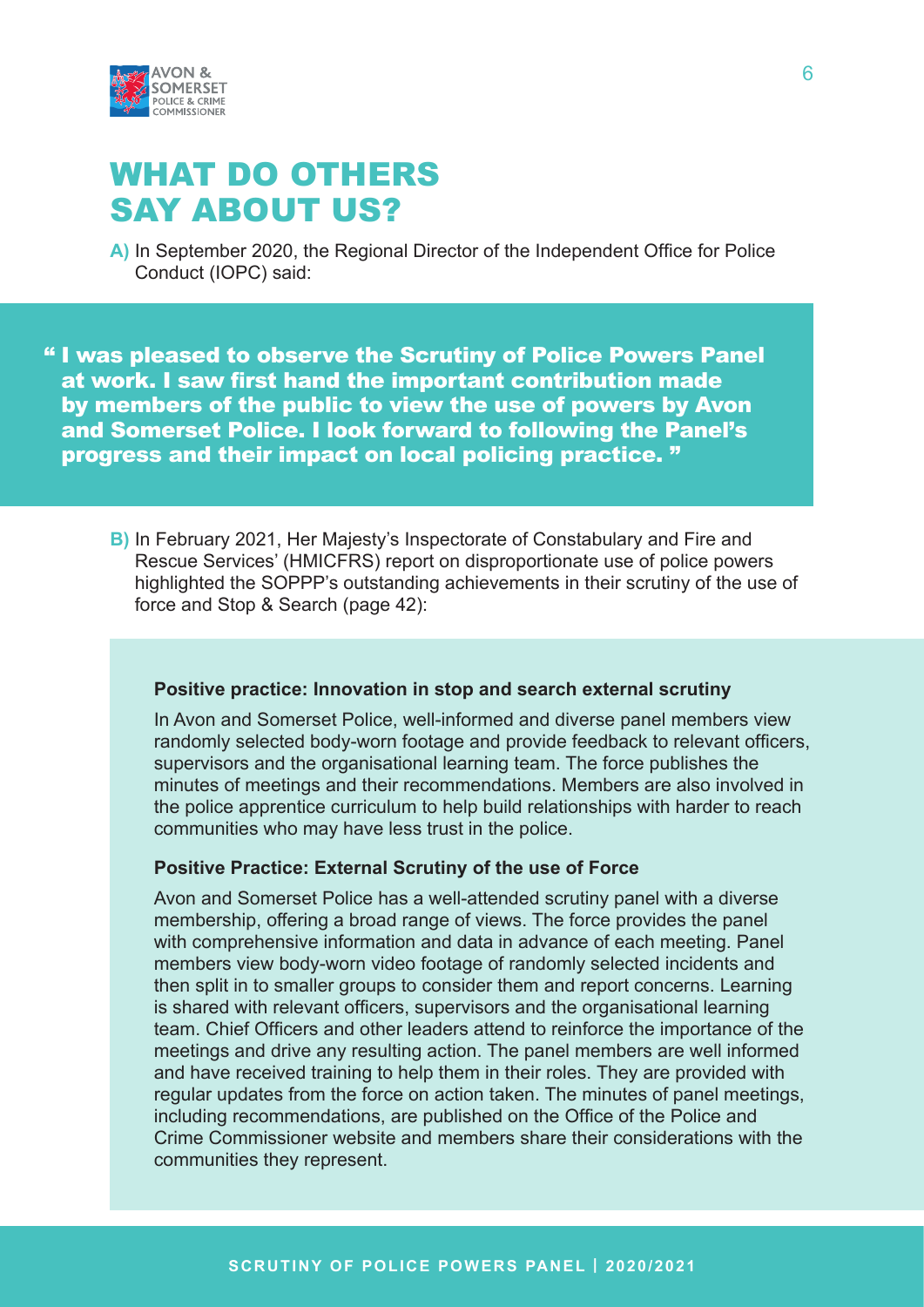

**C)** Dorset PCC's Scrutiny Manager attended the SOPPP December 2020 meeting and said:

" I found it really interesting and many thanks again to… the Chair for the invitation.

I was interested to note that the case summaries focused on topics such as Taser, S&S, UoF, Complaints and Covid related FPNs, all of which have been key areas for our independent scrutiny too! It was also reassuring to note that we are not alone in finding challenges with disproportionality and ethnicity recording of Stop & Search.

The report to the CC for the Constabulary's formal response certainly stresses the importance of being held to account. "

**D)** Chief Superintendent Deryck Rees, Head of Response, commented:



" I am proud to be involved in the SOPP panel and I have found it to be external scrutiny of the highest quality, asking powerful questions, reviewing cases, and challenging the constabulary to get even better and continue to build trust and confidence with the communities it serves. I am grateful for the dedication of the panel and the time and the personal investment they make in supporting this vital work. I look forward to working together on this agenda. "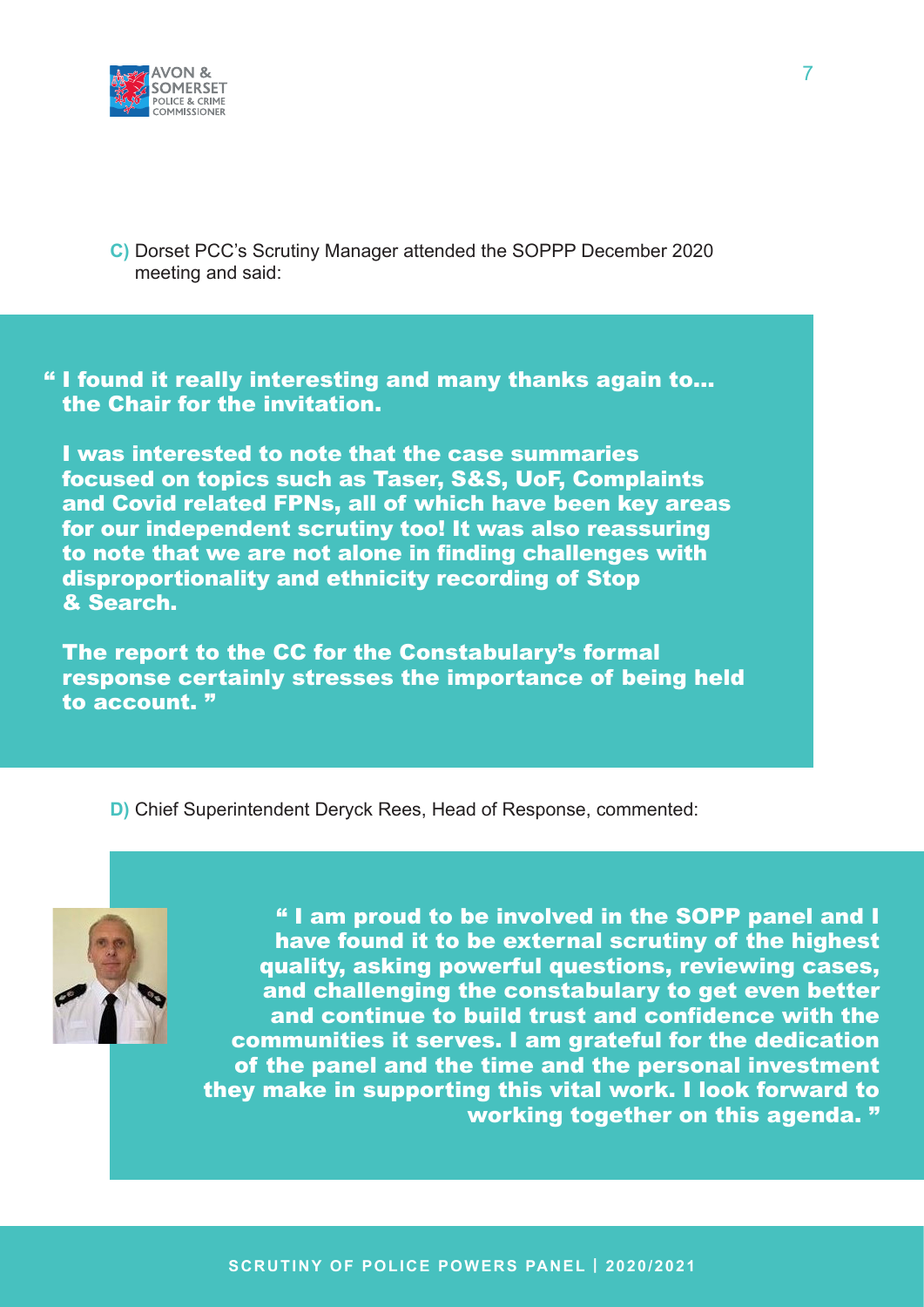

**E)** Comments from Avon & Somerset Police and Crime Commissioner Mark Shelford:

" I am delighted to have attended the SOPP Panel in June 2021 and to see the professional working relationships with key stakeholders including the Chief Officers and Black Police Association.

" The SOPP Panel greatly assist me in my oversight of Avon and Somerset Police and provide excellent external scrutiny including Stop and Search, Use of Force, Taser deployment and reviewing covid regulations.

" I greatly appreciate the huge amount of time and commitment that the volunteer members give to this very important scrutiny work and the outcomes in the Panel's reports highlight key themes and actions for the force. We are all working with the same aim; to improve the police service for local people and our communities. It is members' hard work that greatly helps to ensure the police maintain a high quality of service to our wonderfully diverse communities.

" Thank you to the Panel for focussing on the theme of discrimination and for being willing and able to change to new ways of working. I am very much looking forward to working with the Panel in the future as we strive together to make sure Avon and Somerset is the most efficient and effective police service for all our communities. "